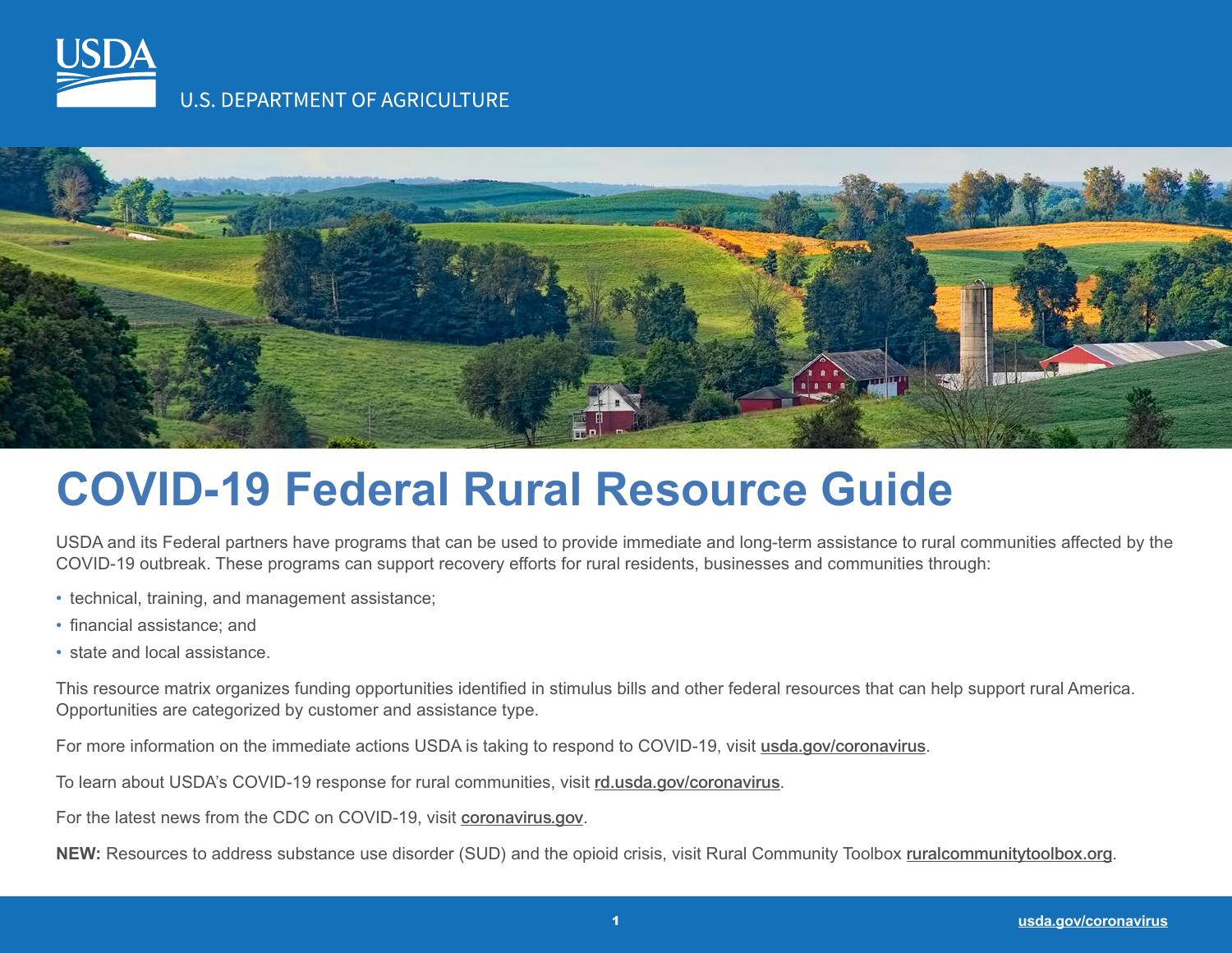| <b>COVID-19 Federal Response Resource Matrix</b>                                                                         |                                                                                                                                                                                                                                                                                                                                                                                                                                                                                                                                                                                                                                                                              |                                                                                                                                                                                                                                                                                                                                                                                                                                                                                                                                                                                                                                                                                                                                                                                                                                                                                                                    |                                                                                                                                                                                                                                                                                                                                                                                                                                           |
|--------------------------------------------------------------------------------------------------------------------------|------------------------------------------------------------------------------------------------------------------------------------------------------------------------------------------------------------------------------------------------------------------------------------------------------------------------------------------------------------------------------------------------------------------------------------------------------------------------------------------------------------------------------------------------------------------------------------------------------------------------------------------------------------------------------|--------------------------------------------------------------------------------------------------------------------------------------------------------------------------------------------------------------------------------------------------------------------------------------------------------------------------------------------------------------------------------------------------------------------------------------------------------------------------------------------------------------------------------------------------------------------------------------------------------------------------------------------------------------------------------------------------------------------------------------------------------------------------------------------------------------------------------------------------------------------------------------------------------------------|-------------------------------------------------------------------------------------------------------------------------------------------------------------------------------------------------------------------------------------------------------------------------------------------------------------------------------------------------------------------------------------------------------------------------------------------|
| $\bigotimes$<br><b>Rural</b><br><b>Customer</b>                                                                          | 220<br>220<br><b>Technical Assistance/</b><br><b>Training/Management</b>                                                                                                                                                                                                                                                                                                                                                                                                                                                                                                                                                                                                     | <b>Financial</b><br><b>Assistance</b>                                                                                                                                                                                                                                                                                                                                                                                                                                                                                                                                                                                                                                                                                                                                                                                                                                                                              | <b>General State/</b><br><b>Local Resources</b>                                                                                                                                                                                                                                                                                                                                                                                           |
| <b>For-Profit Businesses:</b><br>Corporations, Limited<br>Liability Companies,<br>sole proprietorships,<br>Lenders, etc. | • USDA Agriculture Marketing Service:<br>FAQ's: Related to COVID-19 impact<br>on the Fruit and Vegetable industry<br>• SBA: COVID-19 Small Bus<br><b>Guidance and Loan Resources</b><br>• Small Business Development<br><b>Centers: Small Business Resources</b><br>• Service Corps of Retired<br>Executives (SCORE):<br><b>Small Business Resource Hub</b><br>· SCORE: Remote mentoring<br>· Benefits.gov Coronavirus resources<br>• DOL: Families First Coronavirus<br>Response Act Notice-FAQS<br>• FDA-COVID-19-Related Guidance<br>Documents for Industry, FDA Staff,<br>and Other Stakeholders<br>• NEW: FEMA Planning Starter Kit<br>for Returning to Full Operations | <b>USDA Rural Development Business</b><br>and Industry Loan Guarantee<br>• USDA Farm Service Agency:<br><b>Microloan Programs</b><br><b>SBA Paycheck Protection Program</b><br>SBA COVID-19 Economic Injury<br><b>Disaster Loan</b><br>SBA: COVID-19 Small Bus<br><b>Guidance and Loan Resources</b><br>• DOL: National Health Emergency<br><b>Dislocated Worker Grants</b><br>• DOL: Wage and Hour<br>Division: COVID-19 and the<br>American Workplace<br>• IRS Coronavirus Tax Relief and<br><b>Economic Impact Payments</b><br>• USDA RD Rural Energy for<br>American Program-Renewable<br><b>Energy &amp; Energy Efficiency</b><br><b>Fact Sheet</b><br>• USDA RD Single Family Home<br><b>Loan Guarantees Fact Sheet</b><br>• NEW: USDA RD Business and<br><b>Industry CARES Act Program</b><br>• NEW: National Institute of Standards<br>and Technology Manufacturing<br><b>Extension Partnership Grants</b> | • Guidance for Businesses and<br><b>Employers to Plan and Respond</b><br>• Coronavirus.Gov-Breakdown<br>of Assistance<br>• USDA Multi-Family Housing Direct<br>Loan COVID-19 Fact Sheet<br>• NEW: SBA Federal Contracting<br><b>Guidance for Small Businesses</b><br>impacted by COVID-19<br>• NEW: SBA-Economic Injury<br>Disaster Loan (EIDL) and<br>EIDL Advance for qualified<br>small businesses and<br>U.S. agricultural businesses |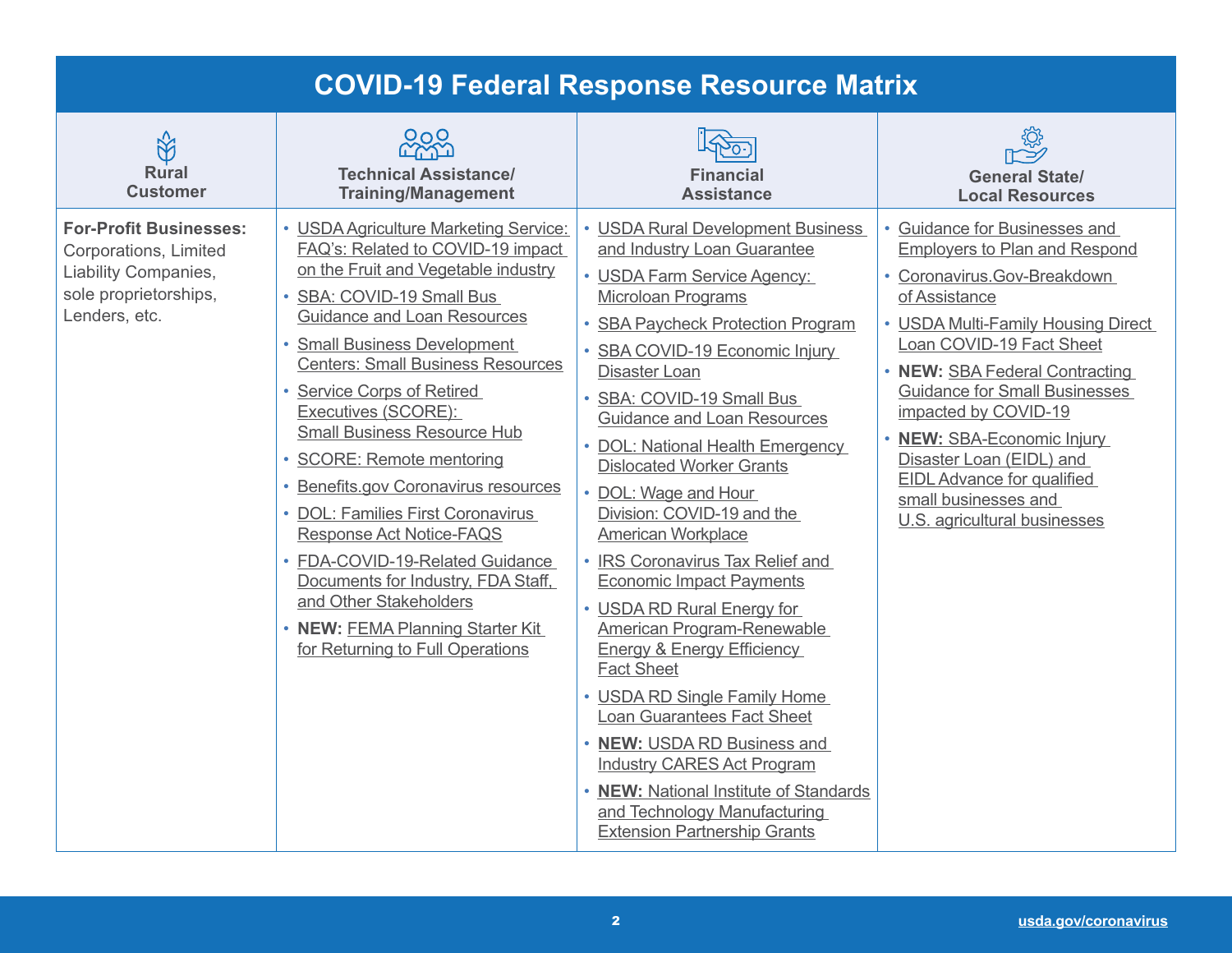|                                                   |                                                                                                                                                                                                                                                                                                                                                  | <b>COVID-19 Federal Response Resource Matrix</b>                                                                                                                                                                                                                                                                                                                                                                                                                                                                                                                                                                                                                                                      |                                                                                                                                                                                                                                                                                                                                                                                                                                        |
|---------------------------------------------------|--------------------------------------------------------------------------------------------------------------------------------------------------------------------------------------------------------------------------------------------------------------------------------------------------------------------------------------------------|-------------------------------------------------------------------------------------------------------------------------------------------------------------------------------------------------------------------------------------------------------------------------------------------------------------------------------------------------------------------------------------------------------------------------------------------------------------------------------------------------------------------------------------------------------------------------------------------------------------------------------------------------------------------------------------------------------|----------------------------------------------------------------------------------------------------------------------------------------------------------------------------------------------------------------------------------------------------------------------------------------------------------------------------------------------------------------------------------------------------------------------------------------|
| $\mathbb{R}^2$<br><b>Rural</b><br><b>Customer</b> | סמט<br><b>Technical Assistance/</b><br><b>Training/Management</b>                                                                                                                                                                                                                                                                                | <b>Financial</b><br><b>Assistance</b>                                                                                                                                                                                                                                                                                                                                                                                                                                                                                                                                                                                                                                                                 | <b>General State/</b><br><b>Local Resources</b>                                                                                                                                                                                                                                                                                                                                                                                        |
| <b>Agricultural Producers</b><br>and Ranchers:    | • USDA Continues Focus on Service<br>During COVID-19 Outbreak<br>• H-2A Visa Program COVID-19<br><b>Related Resources</b><br>• Farm Loan Discovery Tool<br>• Farm Service Agency: Guaranteed<br><b>Loans-Lender Toolkit</b><br>• USDA Agriculture Marketing Service:<br>FAQ's: Related to COVID-19 impact<br>on the Fruit and Vegetable industry | • Farmers.gov: Funding for Farmers,<br>Ranchers, and forest landowners<br>• Farm Loan Discovery Tool<br>• USDA Farm Service Agency:<br><b>Microloan Programs</b><br>• Find your local Natural Resources<br><b>Conservation Service office</b><br><b>SBA Paycheck Protection Program</b><br>• IRS Coronavirus Tax Relief and<br><b>Economic Impact Payments</b><br>• USDA Rural Energy for American<br>Program-Renewable Energy<br>& Energy Efficiency Fact Sheet<br>• NEW: USDA Coronavirus Food<br><b>Assistance Program</b><br>• NEW: USDA RD Business and<br><b>Industry CARES Act Program</b><br>• NEW: USDA Agricultural Marketing<br>Service (AMS) Overview of Local<br>& Regional Food Funding | • Farmers.gov Latest Updates<br>and Resources<br>• AMS-USDA Farmers to Families<br>Food Box (part of Coronavirus<br>Farm Assistance Program)<br>• NEW: US Dept. of Veterans<br>Affairs-COVID-19 Response<br>• NEW: USDA FSA Expands<br>Set-Aside Loan for<br><b>Customers Impacted</b><br>• NEW: SBA-Economic<br>Injury Disaster Loan (EIDL)<br>and EIDL Advance for qualified<br>small businesses and<br>U.S. agricultural businesses |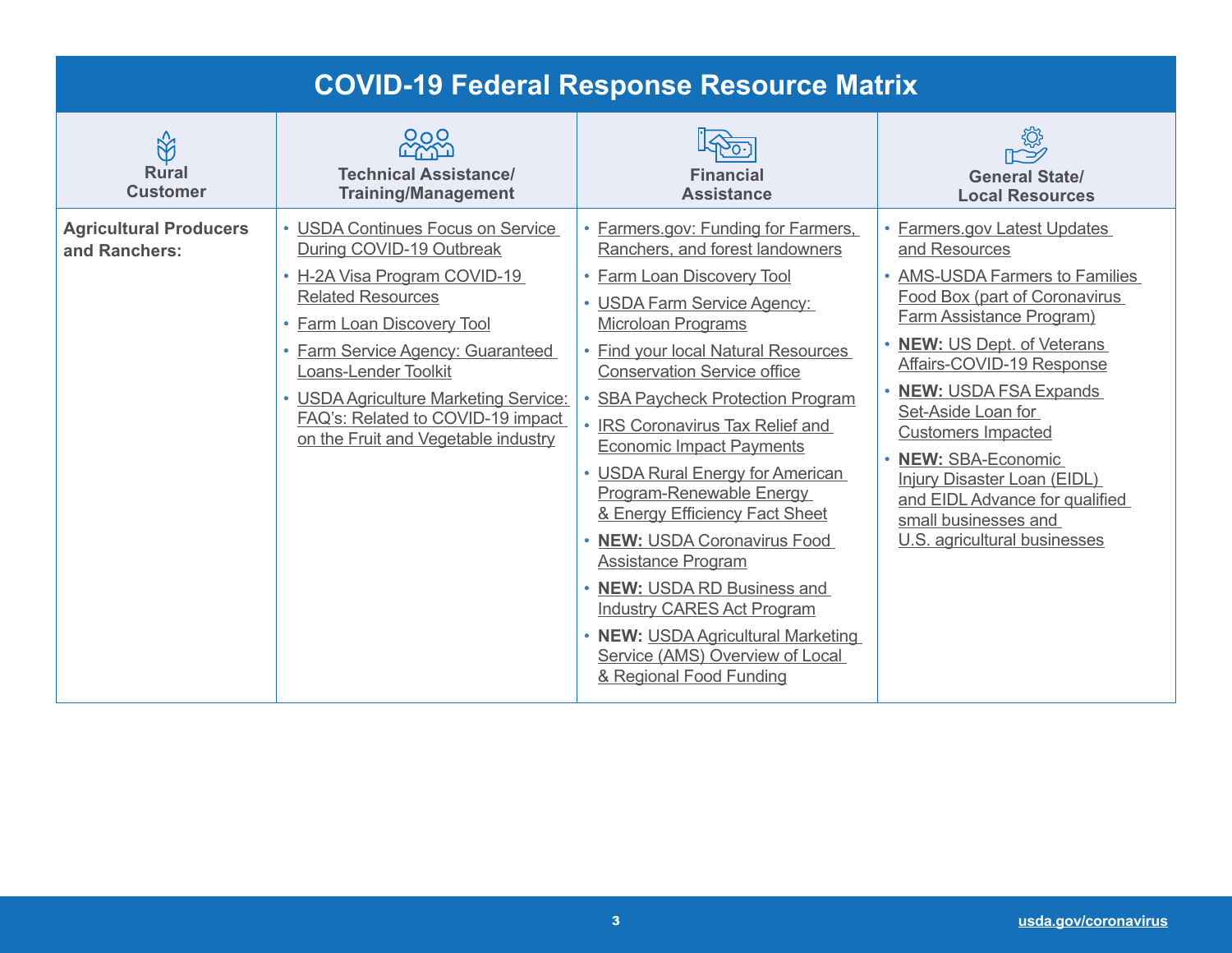#### **COVID-19 Federal Response Resource Matrix**

| $\Im$<br><b>Rural</b><br><b>Customer</b>                             | 0 <sub>O</sub><br><b>LYYO</b><br><b>Technical Assistance/</b><br><b>Training/Management</b>                                                                                                                                                                                                                                                                                                                                                                                                                                                                                                                                                                                                                                         | <b>Financial</b><br><b>Assistance</b>                                                                                                                                                                                                                                                                                                                                                                                                                                                                                                                                                                                                                                                                                                                                                                                                                                                                                                                                                                                                                                              | <b>General State/</b><br><b>Local Resources</b>                                                                                                                                                                                                                                                                                                                                                                                                                                                                                                                                                                                                                                                                                                                                                                                        |
|----------------------------------------------------------------------|-------------------------------------------------------------------------------------------------------------------------------------------------------------------------------------------------------------------------------------------------------------------------------------------------------------------------------------------------------------------------------------------------------------------------------------------------------------------------------------------------------------------------------------------------------------------------------------------------------------------------------------------------------------------------------------------------------------------------------------|------------------------------------------------------------------------------------------------------------------------------------------------------------------------------------------------------------------------------------------------------------------------------------------------------------------------------------------------------------------------------------------------------------------------------------------------------------------------------------------------------------------------------------------------------------------------------------------------------------------------------------------------------------------------------------------------------------------------------------------------------------------------------------------------------------------------------------------------------------------------------------------------------------------------------------------------------------------------------------------------------------------------------------------------------------------------------------|----------------------------------------------------------------------------------------------------------------------------------------------------------------------------------------------------------------------------------------------------------------------------------------------------------------------------------------------------------------------------------------------------------------------------------------------------------------------------------------------------------------------------------------------------------------------------------------------------------------------------------------------------------------------------------------------------------------------------------------------------------------------------------------------------------------------------------------|
| <b>Government Entities:</b><br>State, County or<br>local governments | • USDA Foreign Agricultural Service<br>(FAS) Data and Analysis<br>• USDA FAS Overseas<br><b>Office Directory</b><br>• USDA FAS Programs<br>• FNS Coronavirus Website<br>• National Park Service Public<br><b>Health Update</b><br>• FEMA: Coronavirus<br>(COVID-19) Response<br>• FEMA Coronavirus Rumor Control<br>• Interim Guidance for Emergency<br><b>Medical Services (EMS) Systems</b><br>and 911 Public Safety Answering<br>Points: CDC<br>• FCC: Service Providers Pledge(s)<br>• Cybersecurity & Infrastructure<br><b>Security Agency: Critical</b><br>Infrastructure Guidance<br>• NEW: US Dept. of Veterans<br><b>Affairs Support of States</b><br>• NEW: FEMA Planning Starter Kit<br>for Returning to Full Operations | • USDA Food and Nutrition Service<br>(FNS) Response to COVID-19<br>• Meals to You: Baylor Collaborative<br>on Hunger and Poverty (FNS<br>Announcement)<br>• USDA Rural Development:<br><b>COVID-19 Resource Website</b><br>• USDA Rural Development<br><b>ReConnect Program</b><br>• VA Homeless Housing Assistance<br>• Substance Abuse and Mental Health<br>Services Administration (SAMHSA):<br><b>Coronavirus Resources</b><br>• Emergency Medical Services<br>EMS.gov: Coronavirus/COVID-19<br><b>Resources</b><br>• HUD: COVID-19 Resources<br>and Fact Sheets<br>• EPA: Water Utility Resources<br>• DOJ: Office of Community<br>Oriented Policing Services (COPS)<br>• DOJ: Office of Justice<br>Programs (OJP)<br>• DOJ: Office on Violence Against<br>Women (OVW)<br>• USDA RD Water and Environmental<br>Programs COVID-19 Fact Sheet<br>• NEW: US Economic Development<br><b>Administration CARES Act Recovery</b><br>Assistance<br><b>NEW: EDA Public Works and</b><br><b>Economic Adjustment Assistance</b><br><b>Programs including CARES</b><br><b>Act Funding</b> | • U.S. Interagency Council on<br>Homelessness (USICH) - COVID-19<br><b>Resources</b><br>• FCC: Home Network Tips for the<br>Coronavirus Pandemic<br>• Appalachian Regional Commission:<br>Real-Time Data Maps Spread of<br>Coronavirus at Regional Level<br>• USA. Gov State Specific COVID-19<br>Resources: Links to each State<br>from this site<br>• Food and Nutrition Service:<br>Response to COVID-19<br>(WIC/SNAP etc)<br>• USDA RD Community Facilities<br>Direct Loan & Grant Deferral<br><b>Fact Sheet</b><br>• CDC Resources for Parks and<br><b>Recreational Facilities</b><br>• NEW: CDC Communication<br><b>Toolkit for Migrants, Refugees,</b><br>and Other Limited English<br><b>Proficient Populations</b><br><b>NEW: NOAA Fisheries Coronavirus</b><br>Funding-those with coastal and<br>marine fishery participants |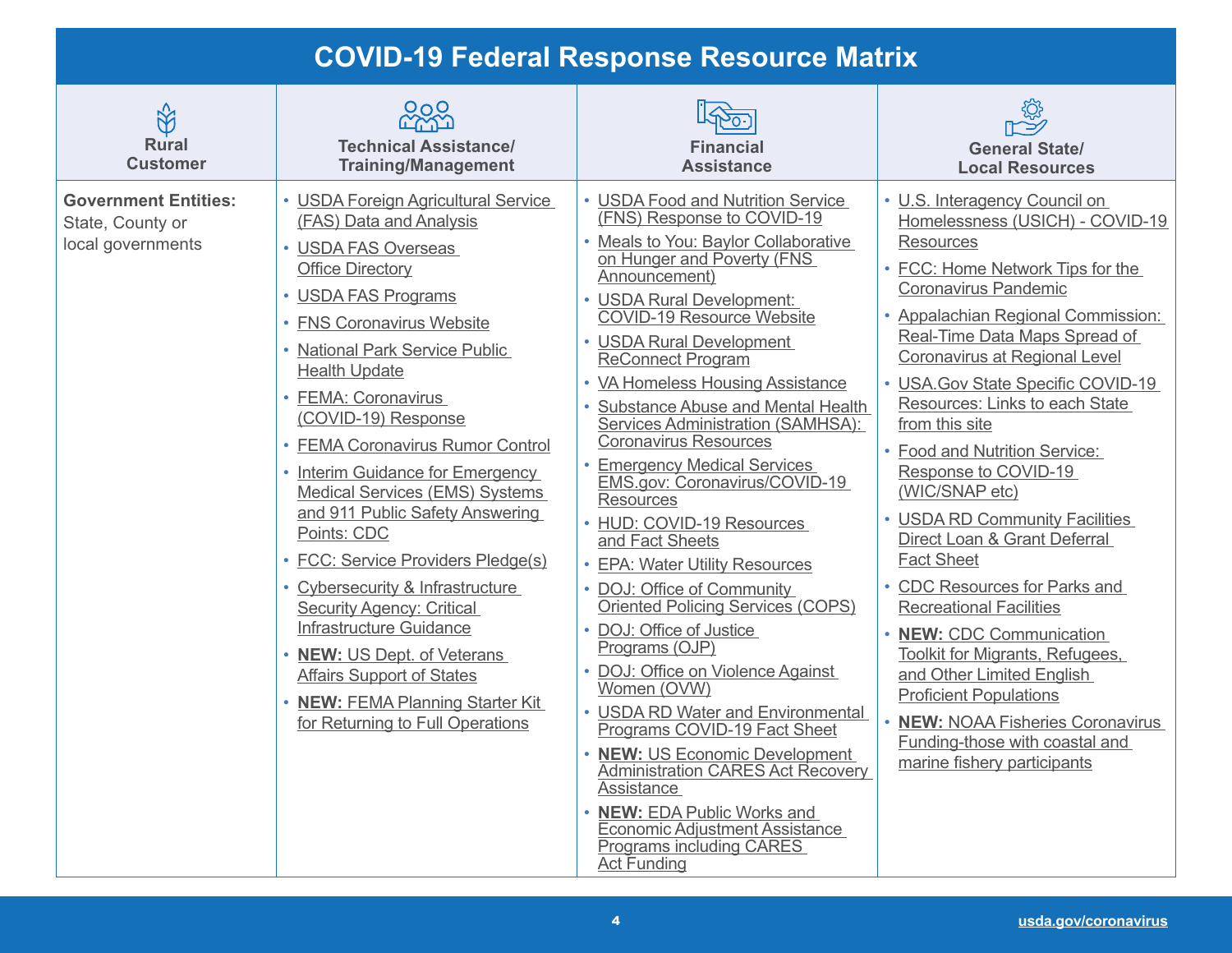| <b>COVID-19 Federal Response Resource Matrix</b>                                                                       |                                                                                                                                                                                                                                                                                                                                                                                                                                                                                                                                                                               |                                                                                                                                                                                                                                                                                                                                                                                                                                                                                                                                                                                                                                                                                                                                                                                                                                           |                                                                                                                                                                                                                                                                                                                                                                                                                                                                                                                                                                                                                            |
|------------------------------------------------------------------------------------------------------------------------|-------------------------------------------------------------------------------------------------------------------------------------------------------------------------------------------------------------------------------------------------------------------------------------------------------------------------------------------------------------------------------------------------------------------------------------------------------------------------------------------------------------------------------------------------------------------------------|-------------------------------------------------------------------------------------------------------------------------------------------------------------------------------------------------------------------------------------------------------------------------------------------------------------------------------------------------------------------------------------------------------------------------------------------------------------------------------------------------------------------------------------------------------------------------------------------------------------------------------------------------------------------------------------------------------------------------------------------------------------------------------------------------------------------------------------------|----------------------------------------------------------------------------------------------------------------------------------------------------------------------------------------------------------------------------------------------------------------------------------------------------------------------------------------------------------------------------------------------------------------------------------------------------------------------------------------------------------------------------------------------------------------------------------------------------------------------------|
| $\bigotimes$<br><b>Rural</b><br><b>Customer</b>                                                                        | ၀ဂ၀<br><b>Technical Assistance/</b><br><b>Training/Management</b>                                                                                                                                                                                                                                                                                                                                                                                                                                                                                                             | <b>Financial</b><br><b>Assistance</b>                                                                                                                                                                                                                                                                                                                                                                                                                                                                                                                                                                                                                                                                                                                                                                                                     | <b>General State/</b><br><b>Local Resources</b>                                                                                                                                                                                                                                                                                                                                                                                                                                                                                                                                                                            |
| <b>Nonprofits:</b><br>Economic Dev. Corps.,<br>universities, schools,<br>libraries, faith-based<br>organizations, etc. | • USDA National Institute of Food and<br>Agriculture Coronavirus (COVID-19)<br><b>Resources</b><br>• FNS: How to become a Summer Site<br>Sponsor<br>• U.S. Interagency Council on<br>Homelessness (USICH) -<br><b>COVID-19 Resources</b><br>• CDC: Information for Healthcare<br>Professionals<br>• US Dept. of Health & Human<br>Services: Child Care and<br><b>Development Fund</b><br>• FNS: COVID-19 Congregate Meal<br>Waivers & Q&As on Summer Meal<br><b>Delivery Using Existing Authority</b><br>• NEW: FEMA Planning Starter Kit<br>for Returning to Full Operations | • USDA Rural Development. Distance<br>Learning and Telemedicine (DLT)<br>• SBA COVID-19 Economic Injury<br>Disaster Loan<br>• U.S. Economic Development<br>Administration<br>• US Dept of Labor: The National<br>Farmworker Jobs Program (NFJP)<br><b>Career Services and Training Grants</b><br>and Housing Grants<br>• NIFA Grant: Rapid Response to<br>Novel Coronavirus Impacts across<br><b>Food and Agricultural Systems</b><br>• USDA RD Community Facilities<br>Direct Loan & Grant Deferral<br><b>Fact Sheet</b><br>• NEW: National Endowment for<br>the Arts-CARES Act Grants<br>for Organizations<br>• NEW: US Economic Development<br><b>Administration CARES Act</b><br><b>Recovery Assistance</b><br>• NEW: EDA Public Works and<br><b>Economic Adjustment Assistance</b><br>Programs including CARES<br><b>Act Funding</b> | • FNS: How to become a Summer<br><b>Site Sponsor</b><br>• DOE COVID-19 Information and<br>Resources for Schools and School<br>Personnel<br>• FEMA: COVID-19 Response-How<br>can I help?<br>• Food and Nutrition Service:<br>Response to COVID-19<br>(WIC/SNAP etc)<br>• FCC-COVID-19<br><b>Telehealth Program</b><br>• AMS-USDA Farmers to Families<br>Food Box (part of Coronavirus<br>Farm Assistance Program)<br>• USDA Multi-Family Housing Direct<br>Loan COVID-19 Fact Sheet<br>• NEW: SBA and Treasury<br>Department Announce \$10 Billion<br>for CDFIs to Participate in the<br><b>Paycheck Protection Program</b> |
| <b>Cooperatives</b>                                                                                                    | • USDA Cooperative Programs Site:<br><b>Publications and Research</b>                                                                                                                                                                                                                                                                                                                                                                                                                                                                                                         | • SBA Paycheck Protection Program<br>• SBA COVID-19 Economic Injury<br>Disaster Loan<br>• Farm Service Agency: Loans to<br><b>For-Profit Farm Cooperatives</b>                                                                                                                                                                                                                                                                                                                                                                                                                                                                                                                                                                                                                                                                            | • USDA RD Funded Rural<br><b>Cooperative Development</b><br><b>Center listing</b><br>• USDA Multi-Family Housing Direct<br>Loan COVID-19 Fact Sheet                                                                                                                                                                                                                                                                                                                                                                                                                                                                        |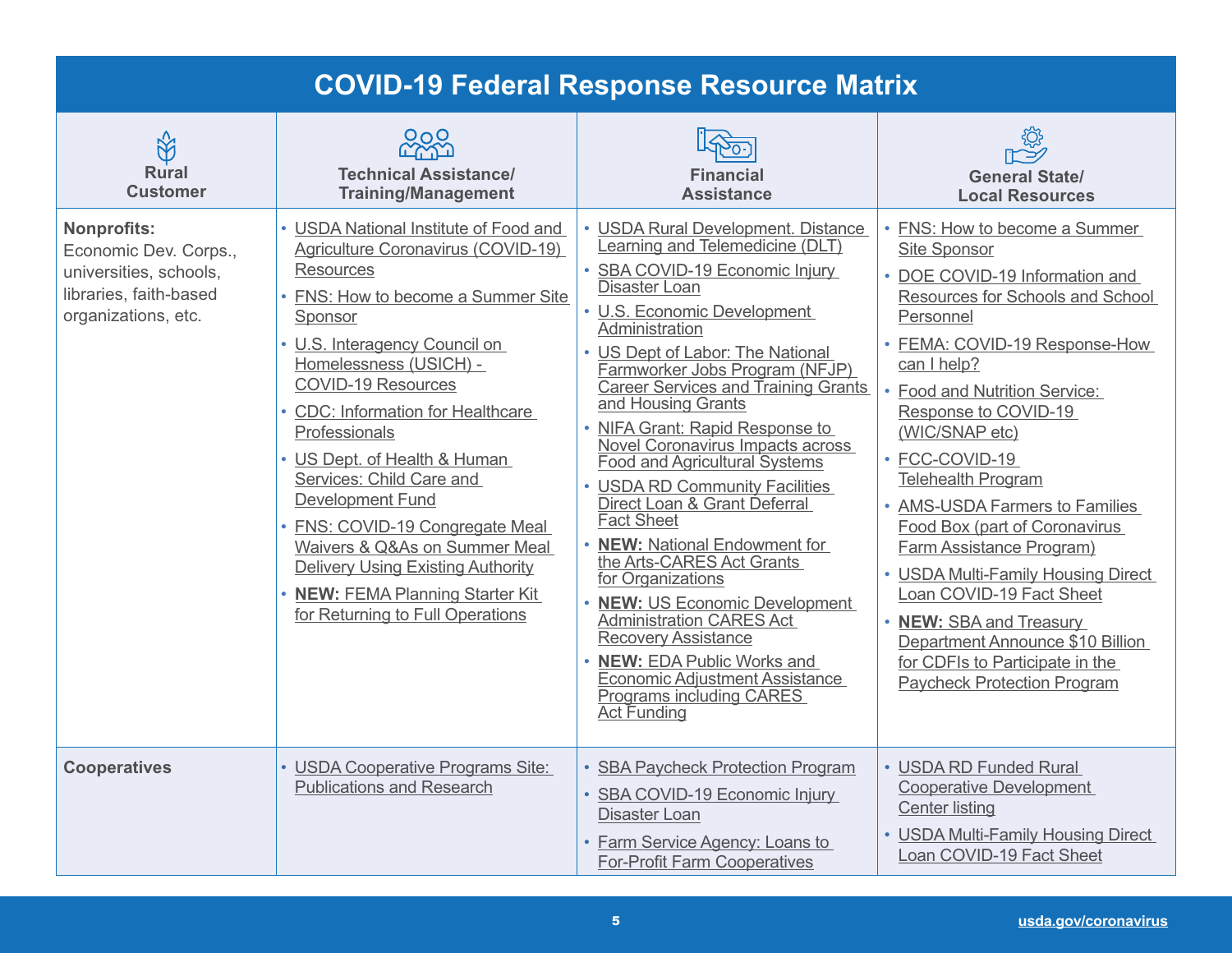| <b>COVID-19 Federal Response Resource Matrix</b>  |                                                                                                                                                                                                                                                                                                                                                                                                                                                                                                                                                                                                                                                                  |                                                                                                                                                                                                                                                                                                                                                                                                                                                                                                                                                                                   |                                                                                                                                                                                                                                                                                                                                                                                                                                                                                                                                                                                                    |
|---------------------------------------------------|------------------------------------------------------------------------------------------------------------------------------------------------------------------------------------------------------------------------------------------------------------------------------------------------------------------------------------------------------------------------------------------------------------------------------------------------------------------------------------------------------------------------------------------------------------------------------------------------------------------------------------------------------------------|-----------------------------------------------------------------------------------------------------------------------------------------------------------------------------------------------------------------------------------------------------------------------------------------------------------------------------------------------------------------------------------------------------------------------------------------------------------------------------------------------------------------------------------------------------------------------------------|----------------------------------------------------------------------------------------------------------------------------------------------------------------------------------------------------------------------------------------------------------------------------------------------------------------------------------------------------------------------------------------------------------------------------------------------------------------------------------------------------------------------------------------------------------------------------------------------------|
| $\mathbb{R}^2$<br><b>Rural</b><br><b>Customer</b> | ೦೧೦<br><b>Technical Assistance/</b><br><b>Training/Management</b>                                                                                                                                                                                                                                                                                                                                                                                                                                                                                                                                                                                                | <b>Financial</b><br><b>Assistance</b>                                                                                                                                                                                                                                                                                                                                                                                                                                                                                                                                             | <b>General State/</b><br><b>Local Resources</b>                                                                                                                                                                                                                                                                                                                                                                                                                                                                                                                                                    |
| Individuals/Households:                           | • USDA Coronavirus Disease<br>$(COVID-19)$<br>ChooseMyPlate: Food Planning<br>during the Coronavirus Pandemic<br>• VA: Novel Coronavirus Disease<br>$(COVID-19)$<br>• COVID-19: Social Insurance and<br>Other Income-Support Options for<br>Those Unable to Work<br>• Workplace Leave and<br>Unemployment Insurance for<br>Individuals Affected by COVID-19<br>• Food Safety and Inspection Service:<br>Common questions about Food<br>Safety and COVID-19<br>• US. Dept of Health and Human<br>Services: American Sign Language<br><b>COVID-19 Resource links</b><br><b>NEW: Coronavirus and</b><br><b>Other Disability Focused</b><br><b>Federal Resources</b> | • Food Finder: Connects families to<br>feeding sites<br>• USDA RD Single Family Guaranteed<br><b>Housing Loan Program Website</b><br>• USDA Meals for Kids Site Finder<br>• DOL: Wage and Hour Division:<br>COVID-19 and the American<br>Workplace<br>• VA: Housing Assistance<br>• VA: Homeless Housing Assistance<br>• IRS Coronavirus Tax Relief and<br><b>Economic Impact Payments</b><br>• USDA RD Rural Home Loans (Direct<br>Program) Fact Sheet<br>• USDA Multi-Family Housing Direct<br>Loan COVID-19 Fact Sheet<br>• HUD Single Family Home<br><b>Mortgage Resource</b> | • FEMA: COVID-19 Response-How<br>can I help?<br>• USDA National Hunger Hotline<br>• Foods and Nutrition Service:<br><b>Find Meals for Kids</b><br>• US Dept of Health and Human<br>Services: Administration for<br><b>Community Living (Older Adults)</b><br>and People with Disabilities)<br>• Medicare.gov's COVID-19<br>information for beneficiaries<br>• Consumer Financial Protection<br><b>Bureau Protecting Finances</b><br>Information/Resources<br>• USAJobs hiring to help respond<br>to COVID-19 national emergency<br>• NEW: National Park Service Find<br>your Park-Operating Status |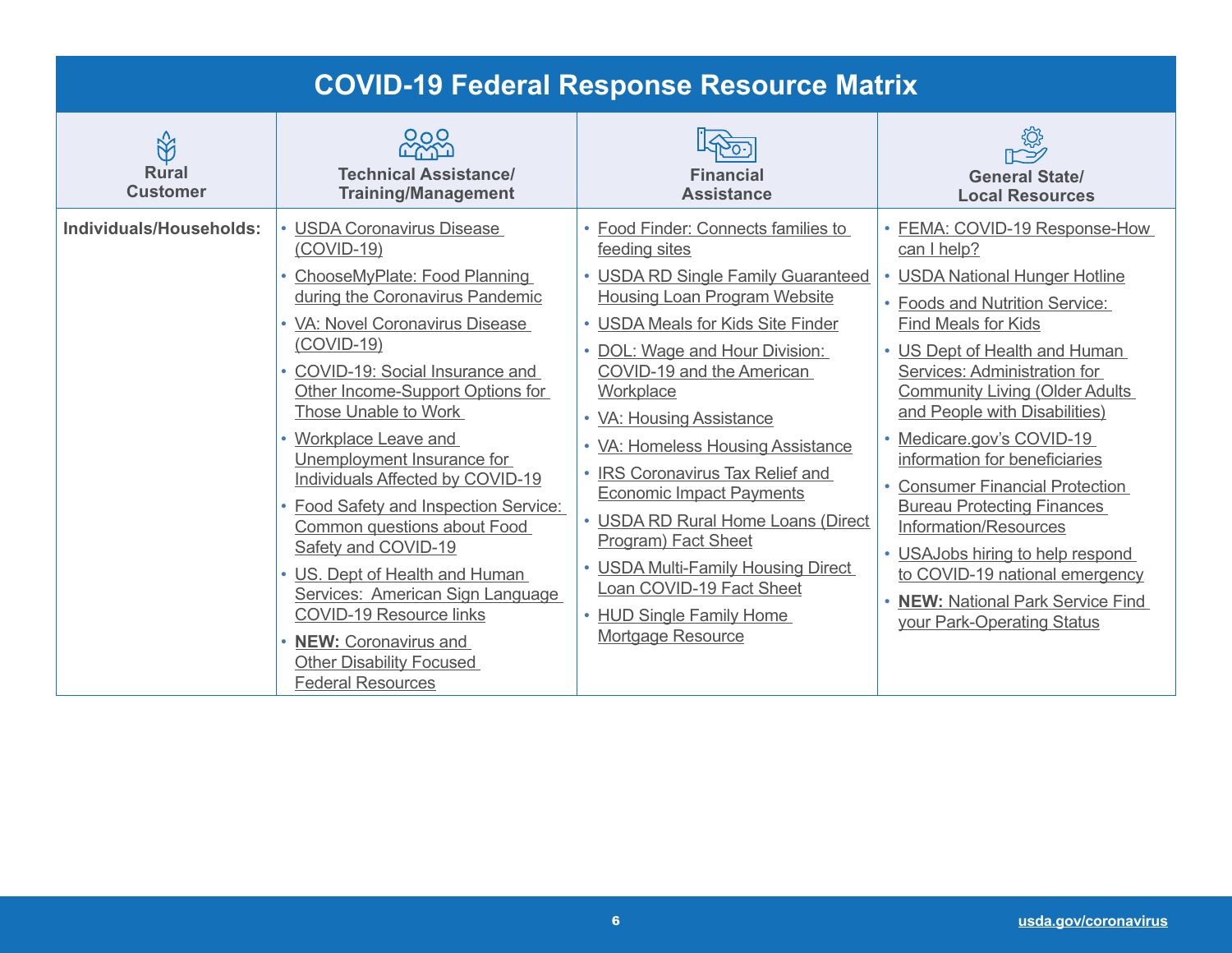| <b>COVID-19 Federal Response Resource Matrix</b> |                                                                                                                                                                                                                                                                                                                                                                                                                                                                                                    |                                                                                                                                                                                                                                                                                                                                                                                                                                                                                                                |                                                                                                                                                                                                                                                                                                                                                                                                 |
|--------------------------------------------------|----------------------------------------------------------------------------------------------------------------------------------------------------------------------------------------------------------------------------------------------------------------------------------------------------------------------------------------------------------------------------------------------------------------------------------------------------------------------------------------------------|----------------------------------------------------------------------------------------------------------------------------------------------------------------------------------------------------------------------------------------------------------------------------------------------------------------------------------------------------------------------------------------------------------------------------------------------------------------------------------------------------------------|-------------------------------------------------------------------------------------------------------------------------------------------------------------------------------------------------------------------------------------------------------------------------------------------------------------------------------------------------------------------------------------------------|
| <b>Rural</b><br><b>Customer</b>                  | 0 <sub>O</sub><br><b>Technical Assistance/</b><br><b>Training/Management</b>                                                                                                                                                                                                                                                                                                                                                                                                                       | <b>Financial</b><br><b>Assistance</b>                                                                                                                                                                                                                                                                                                                                                                                                                                                                          | <b>General State/</b><br><b>Local Resources</b>                                                                                                                                                                                                                                                                                                                                                 |
| <b>Health: Hospitals</b>                         | Substance Abuse and Mental Health<br>Services Administration SAMHSA:<br>Coronavirus (COVID-19)<br>• Centers for Medicaid and<br><b>Medicare Services</b><br>• CDC-COVID-19 Fact Sheet<br>• Medicare Telehealth Frequently<br><b>Asked Questions</b><br>• HHS Partnership Office-Preventive<br>Practices and FAQs for Faith-based<br>and Community Leaders<br>• HHS-What do Older Adults<br>and People with Disabilities<br>Need to Know?<br>• Coronavirus Treatment Acceleration<br>Program (CTAP) | Centers for Medicaid and<br><b>Medicare Services</b><br>• HHS Awards \$100 Million to Health<br>Centers for COVID-19 Response<br>• VA Public Health Response<br>to COVID-19<br>• HHS COVID-19 Tribal funding<br>• IRS Coronavirus Tax Relief and<br><b>Economic Impact Payments</b><br>• USDA RD Community Facilities<br>Direct Loan & Grant Deferral<br><b>Fact Sheet</b><br>• USDA Rural Development. Distance<br>Learning and Telemedicine (DLT)<br>Deadline July 13th<br>• FCC-COVID-19 Telehealth Program | • HHS-CMS Long-Term Care Nursing<br>Homes Telehealth and Telemedicine<br><b>Tool Kit</b><br>• Coronavirus Disease (COVID-19)<br>Frequently Asked Questions -<br>Federal Office of Rural Health Policy<br><b>NEW:</b> National Institute of<br>$\bullet$<br><b>Environmental Health</b><br><b>Sciences Worker Training Program/</b><br><b>Protecting Yourself Resources</b><br>(also En Español) |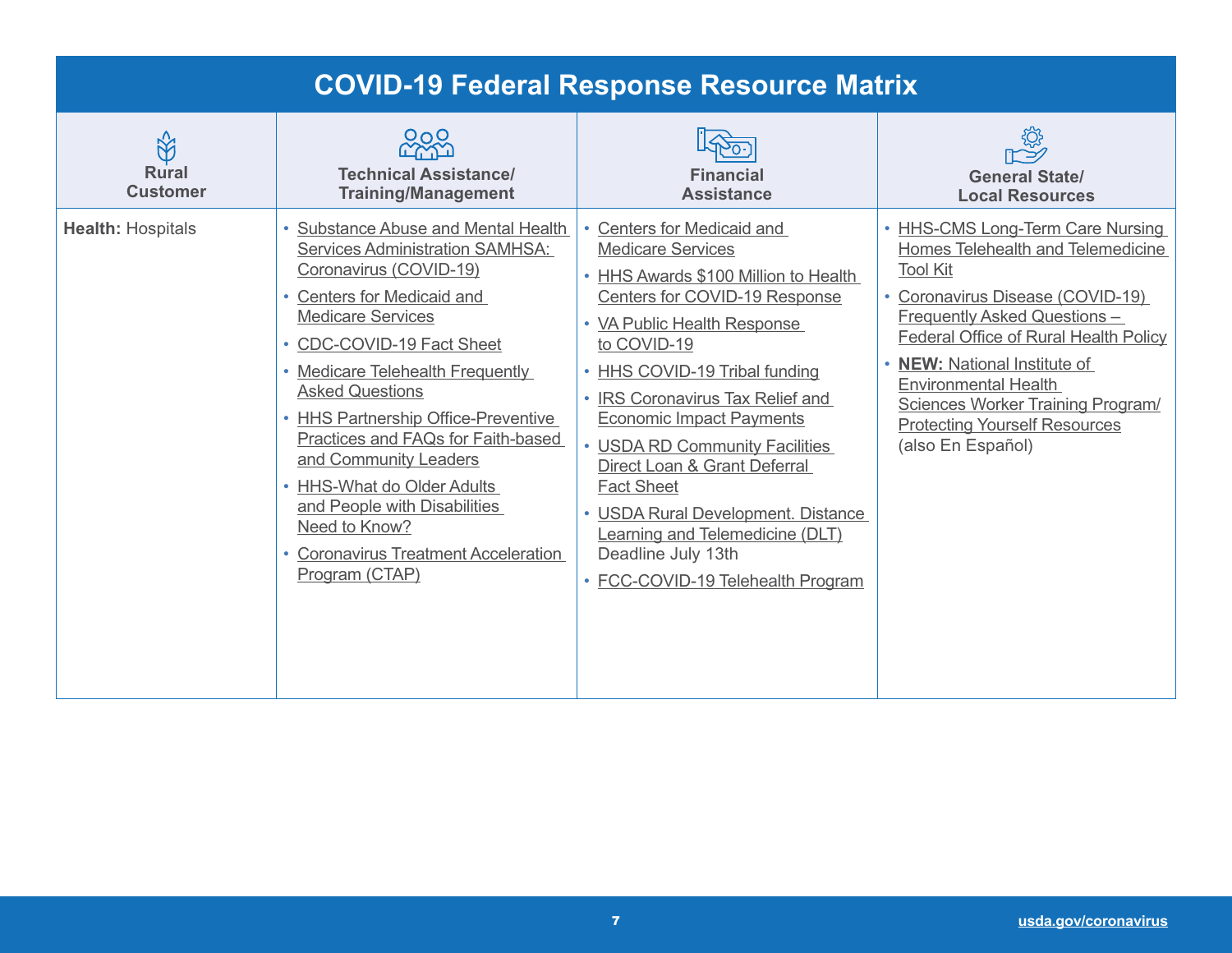#### **COVID-19 Federal Response Resource Matrix**

| $\Im$<br><b>Rural</b><br><b>Customer</b>                                 | ೦೧೦<br>mu<br><b>Technical Assistance/</b><br><b>Training/Management</b>                                                                                                                                                                                                                                                                                                                                                                                                                                                                                                                                                                                                                                                               | <b>Financial</b><br><b>Assistance</b>                                                                                                                                                                                                                                                                                                                                                                                                                                                                                                                                                                                                                                                                                                                                                                                                                                                                                                                                                                                                                                                                                                                                                                                                                          | <b>General State/</b><br><b>Local Resources</b>                                                                                                                                                                                                                                                                                                                                                                                                                                                                                                                                                                                                                                                                                                                                                                                       |
|--------------------------------------------------------------------------|---------------------------------------------------------------------------------------------------------------------------------------------------------------------------------------------------------------------------------------------------------------------------------------------------------------------------------------------------------------------------------------------------------------------------------------------------------------------------------------------------------------------------------------------------------------------------------------------------------------------------------------------------------------------------------------------------------------------------------------|----------------------------------------------------------------------------------------------------------------------------------------------------------------------------------------------------------------------------------------------------------------------------------------------------------------------------------------------------------------------------------------------------------------------------------------------------------------------------------------------------------------------------------------------------------------------------------------------------------------------------------------------------------------------------------------------------------------------------------------------------------------------------------------------------------------------------------------------------------------------------------------------------------------------------------------------------------------------------------------------------------------------------------------------------------------------------------------------------------------------------------------------------------------------------------------------------------------------------------------------------------------|---------------------------------------------------------------------------------------------------------------------------------------------------------------------------------------------------------------------------------------------------------------------------------------------------------------------------------------------------------------------------------------------------------------------------------------------------------------------------------------------------------------------------------------------------------------------------------------------------------------------------------------------------------------------------------------------------------------------------------------------------------------------------------------------------------------------------------------|
| <b>Federally recognized</b><br>Tribes, or<br><b>Tribal organizations</b> | • USDA Food and Nutrition Service<br>(FNS) Response to COVID-19<br>• Intertribal Agriculture Council:<br><b>COVID-19 Resources</b><br>• Indian Health Service: Coronavirus<br>$(COVID-19)$<br>• FEMA: Coronavirus (COVID-19)<br>Response<br>• COVID-19 Resources for Indian<br>Country: National Congress of<br>American Indians<br>• HUD COVID-19 Resources and Fact<br><b>Sheets</b><br>• Federal Reserve Bank of<br>Minneapolis COVID-19<br>Resources for Indian Country<br>• US Dept. of Health & Human<br>Resources: Office of Child Care-<br><b>Child Care and Development Fund</b><br>• Native American Finance Officers<br><b>Association (NAFOA)</b><br>• NEW: FEMA Planning Starter Kit<br>for Returning to Full Operations | • Food Distribution Program on<br><b>Indian Reservations (FDPIR)</b><br>• USDA Rural Development.<br><b>ReConnect Program</b><br>• USDA Rural Development. Distance<br>earning and Telemedicine (DLT)<br>• Institute of Museum and Library<br>Services: Grants to expand digital<br>network access etc.<br>• HUD Native American Programs:<br><b>IHBG and ICDBG funds</b><br>• Indian Health Services: Increased<br>funding in multiple programs<br>• Bureau of Indian Affairs: Indian<br>Affairs Operation of Indian Programs<br>• \$8 billion set-aside for tribal nations<br>from the Coronavirus Relief Fund<br>to use for expenditures incurred<br>due to the COVID-19 public health<br>emergency<br>• SBA: COVID-19 Small Bus<br><b>Guidance and Loan Resources</b><br>• USDA RD Community Facilities Direct<br>Loan & Grant Deferral Fact Sheet<br>• USDA RD Water and Environmental<br>Programs COVID-19 Fact Sheet<br>• NEW: US Economic Development<br><b>Administration CARES Act</b><br><b>Recovery Assistance</b><br>• NEW: NOAA Fisheries Coronavirus<br>Funding-those with coastal and<br>marine fishery participants<br>• NEW: EDA Public Works and<br><b>Economic Adjustment Assistance</b><br><b>Programs including CARES</b><br>Act Funding | • Housing and Urban Development<br>(HUD) COVID-19 Resources and<br><b>Fact Sheets</b><br>• EPA: Water Utility Resources<br>• DOJ: Office of Community Oriented<br>Policing Services (COPS)<br>• DOJ: Office of Justice Programs<br>(OJP)<br>• DOJ: Office on Violence Against<br>Women (OVW)<br>• FCC-COVID-19 Telehealth Program<br>• USDA Multi-Family Housing Direct<br>Loan COVID-19 Fact Sheet<br>• NEW: HUD Office of Native<br><b>American Programs Recovery</b><br>Programs-FAQS updated<br>• NEW: SBA and Treasury<br>Department Announce \$10 Billion<br>for CDFIs to Participate in the<br><b>Paycheck Protection Program</b><br>• NEW: Coronavirus and<br><b>Other Disability Focused</b><br><b>Federal Resources</b><br>• NEW: USDA Agricultural Marketing<br>Service (AMS) Overview of Local<br>& Regional Food Funding |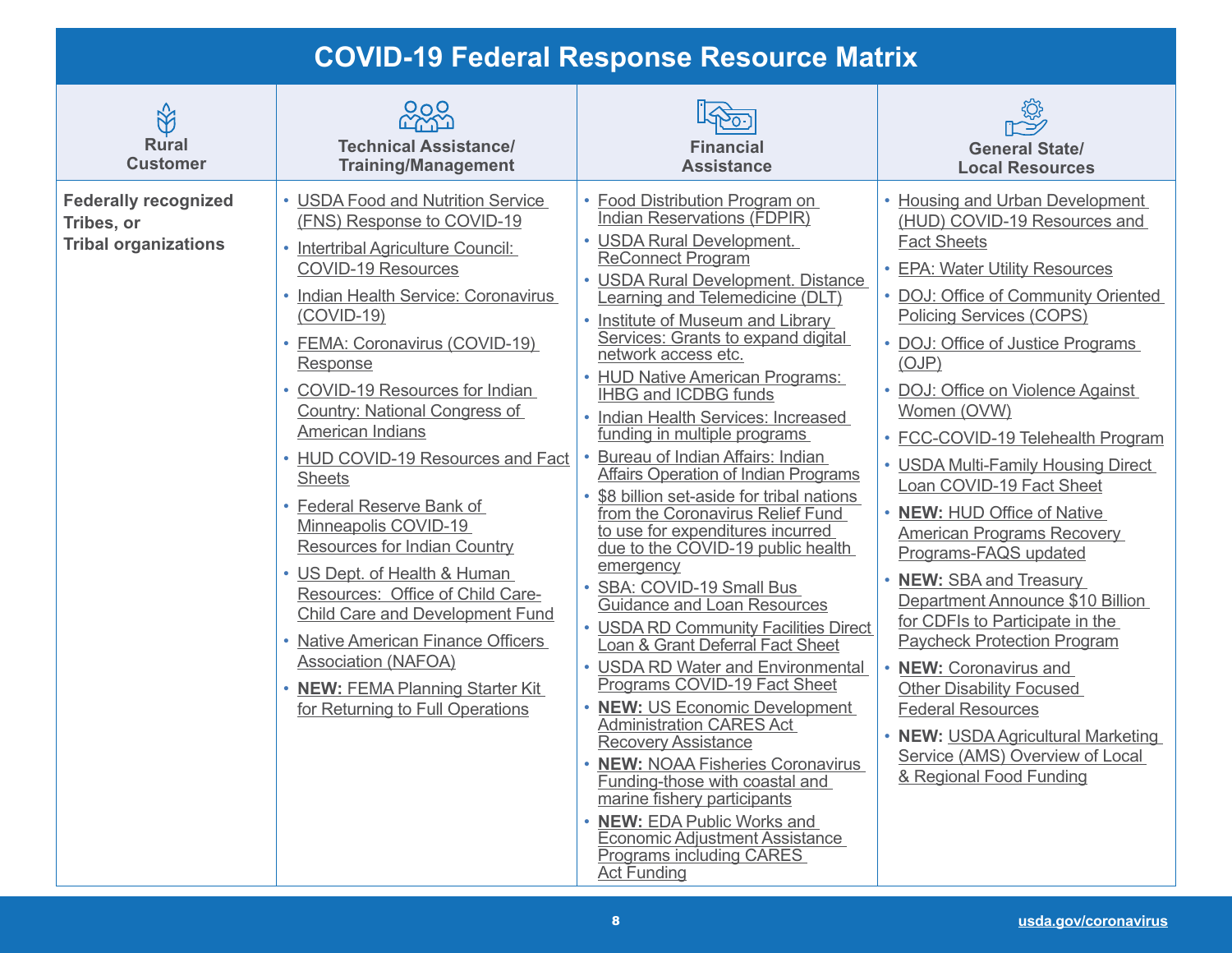# **Glossary of Terms**

**CARES Act:** [Coronavirus Aid, Relief, and Economic Security Act](https://www.congress.gov/bill/116th-congress/house-bill/748/text)

**FAQS:** Frequently Asked Questions

### **Data**

- **NEW:** [Census Bureau Launches COVID-19 Data Hub](https://covid19.census.gov/?utm_campaign=20204023msecos1ccdtars&utm_medium=email&utm_source=govdelivery)
- [ESRI Impact Planning for COVID-19: Community Indicators related to decision making around COVID-19 Impact](https://business.maps.arcgis.com/apps/opsdashboard/index.html?fbclid=IwAR2H6oCvr4pk_2ynm4fKPtxaqeGwWslE-x5liCZC3iipWN2pVUgbO_iJkcQ#/dc74772707d94db9a7d24d30ffdcf36c)
- [Tableau Data Visualization Hub \(looking at data from multiple perspectives](https://www.tableau.com/covid-19-coronavirus-data-resources?utm_campaign=2018128_TPublic_APROM_USCA_en-US_2019-09-20_T1-VOTD-Ongoing&utm_medium=Email&utm_source=Eloqua&domain=wdc.usda.gov&eid=CTBLS000017519752&utm_source=VOTD+Email&utm_campaign_id=2018128&elqTrackId=fd8cec78fc0441aeb24e6f26e1fdf654&elq=2c0a1eedbbd744d49cc65d6e0e3f4c1f&elqaid=39523&elqat=1&elqCampaignId=37807))
- [COVID-19 Data Repository](https://github.com/CSSEGISandData/COVID-19)
- [COVID-19 Model by Johns Hopkins University](https://systems.jhu.edu/research/public-health/ncov-model-2/)
- [John Hopkins Corona Virus Resource Center COVID Tracking](https://coronavirus.jhu.edu/map.html)
- [COVID-19 Coronavirus Pandemic world aggregate of cases and by country breakdown](https://www.worldometers.info/coronavirus/)
- [COVID-19 Data Center from Data World](https://data.world/resources/coronavirus/)

**NEW:** Denotes a new resource link added since last version 07/07/2020.